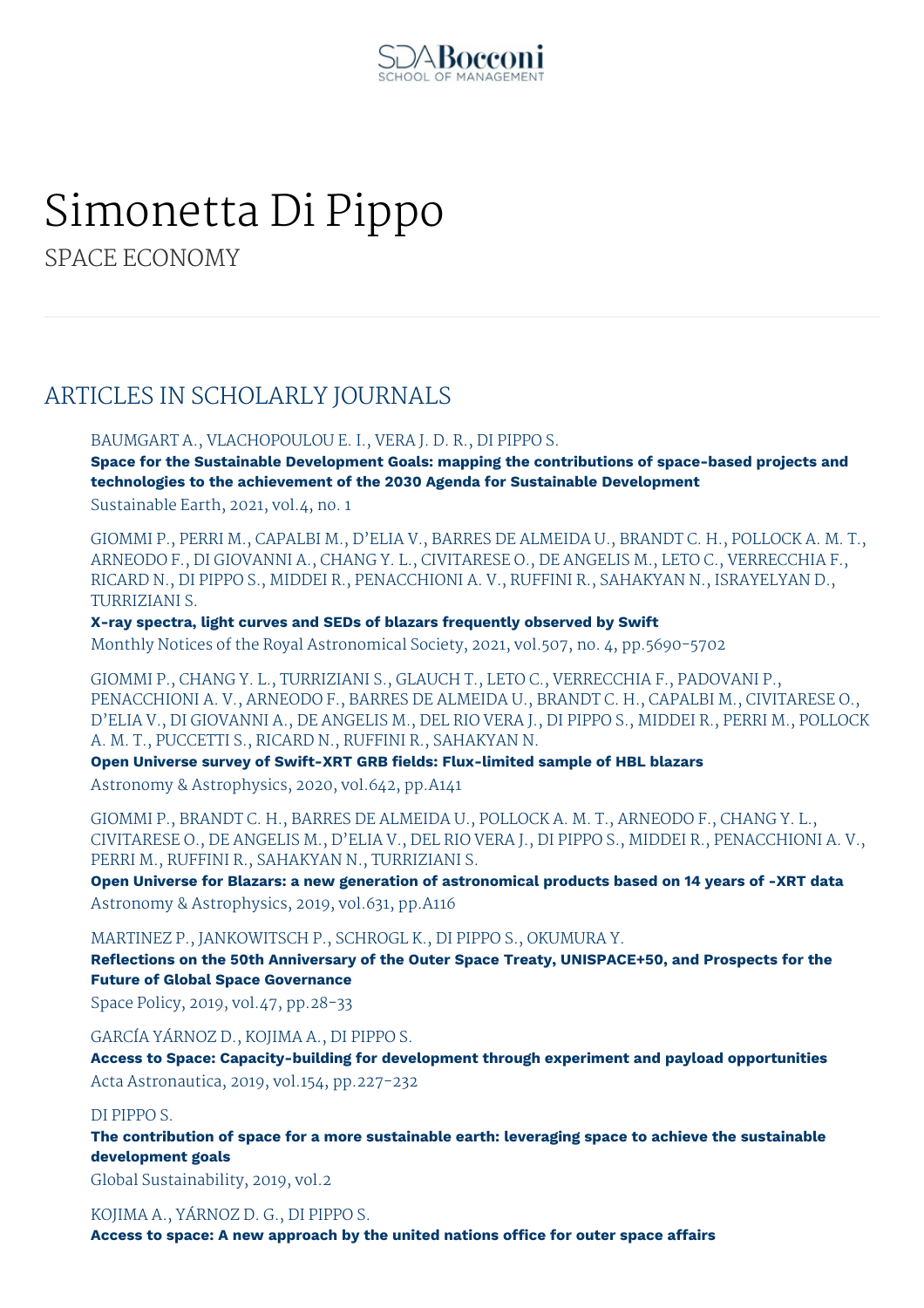Acta Astronautica, 2018, vol.152, pp.201-207

#### MANN I. R., DI PIPPO S., OPGENOORTH H. J., KUZNETSOVA M., KENDALL D. J.

**International Collaboration Within the United Nations Committee on the Peaceful Uses of Outer Space: Framework for International Space Weather Services (2018-2030)**

Space Weather, 2018, vol.16, no. 5, pp.428-433

BALOGH W. R., ST-PIERRE L., DI PIPPO S.

**Towards a results-based management approach for capacity-building in space science, technology and applications to support the implementation of the 2030 agenda for sustainable development** Acta Astronautica, 2017, vol.139, pp.385-389

FLAMINI E., ORI G. G., DI PIPPO S., OSINSKY G.

**Exploring Mars and its terrestrial analogues**

Planetary and Space Science, 2009, vol.57, no. 5-6, pp.509

FOING B., ESPINASSE S., WARGO M., DI PIPPO S.

**Sorrento Lunar Declaration 2007**

Advances in Space Research, 2008, vol.42, no. 2, pp.246-247

FLAMINI E., DI PIPPO S.

**Titano: la scoperta di un nuovo mondo** Astronomia, April, 2007, vol.284

CORADINI A., CAMPBELL J., DE SANCTIS M., DI PIPPO S., ESPINASSE S., FLAMINI E., MUGNUOLO R., OROSEI R., PICCIONI G.

**Italian participation in the Mars exploration program** Advances in Space Research, 2001, vol.28, no. 8, pp.1197-1202

WITTMANN K., FEUERBACHER B., ULAMEC S., ROSENBAUER H., BIBRING J., MOURA D., MUGNUOLO R., DI PIPPO S., SZEGO K., HAERENDEL G.

**Rosetta lander in situ characterization of a comet nucleus** Acta Astronautica, 1999, vol.45, no. 4-9, pp.389-395

DI PIPPO S., MUGNUOLO R., VIELMO P., PRENDIN W.

**The exploitation of Europa ice and water basins: an assessment on required technological developments, on system design approaches and on relevant expected benefits to space and Earth based activities** Planetary and Space Science, 1999, vol.47, no. 6-7, pp.921-933

HARRI A. M., MARSAL O., LOGNONNE P., LEPPELMEIER G., SPOHN T., GLASSMEIER K. H., ANGRILLI F., BANERDT W., BARRIOT J., BERTAUX J. L., BERTHELIER J., CALCUTT S., CERISIER J., CRISP D., DEHANT V., GIARDINI D., JAUMANN R., LANGEVIN Y., MENVIELLE M., MUSMANN G., POMMEREAU J., DI PIPPO S., GUERRIER D., KUMPULAINEN K., LARSEN S., MOCQUET A., POLKKO J., RUNAVOT J., SCHUMACHER W., SIILI T., SIMOLA J., TILLMAN J.

**Network science landers for Mars**

Advances in Space Research, 1999, vol.23, no. 11, pp.1915-1924

DI PIPPO S., COLOMBINA G., BOUMANS R., PUTZ P. **Future potential applications of robotics for the International Space Station** Robotics and Autonomous Systems, 1998, vol.23, no. 1-2, pp.37-43

MUGNUOLO R., DI PIPPO S., MAGNANI P., RE E.

**The SPIDER manipulation system (SMS) The Italian approach to space automation** Robotics and Autonomous Systems, 1998, vol.23, no. 1-2, pp.79-88

SCIAVICCO L., DI PIPPO S.

**La Robotica Spaziale: stato dell'arte e linee di sviluppo** Alta Frequenza. Rivista di Elettronica, October, 1998, vol.10, no. 5

DI PIPPO S.

**Automation & Robotics: The key tool for space exploration**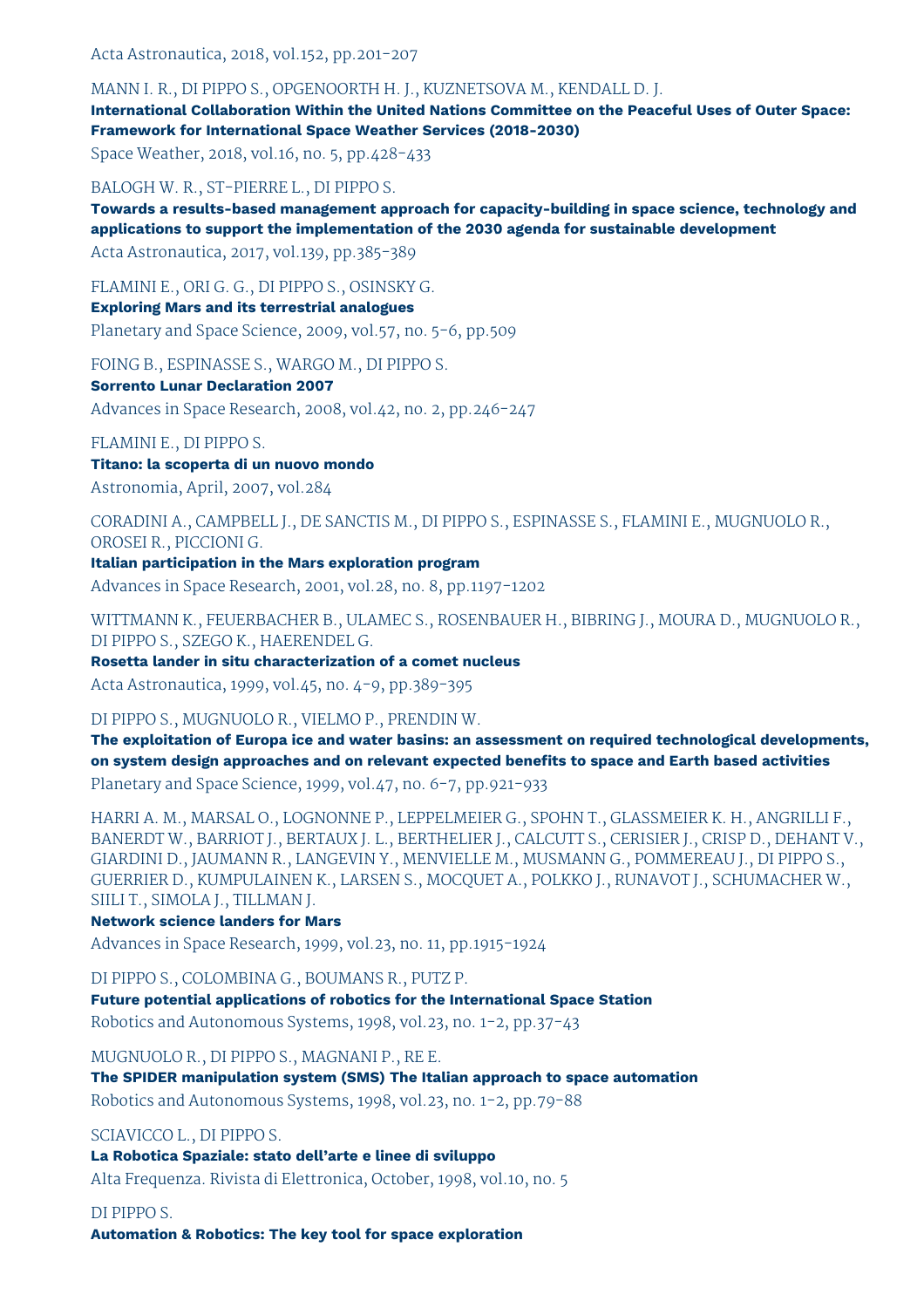Acta Astronautica, 1997, vol.41, no. 4-10, pp.247-254

DI PIPPO S., IMEWG REPRESENTATIVES -. **International strategy for the exploration of Mars** Planetary and Space Science, 1995, vol.43, no. 5, pp.581-595

### PRACTICE-ORIENTED BOOKS

SMIRAGLIA C., TABACCO I. E., DI MARTINO M., DI PIPPO S., GUAITA C. **Dai Ghiacciai della Terra ai Ghiacciai dell'Universo** Erga Edizioni, Italy, 2007

DI PIPPO S. **Astronauti** Ugo Mursia Editore, Italy, 2002

### EDITED BOOKS

DI PIPPO S., DAVIDIAN K. (EDS.) **Public/private human access to space. Volume 2: Earth orbit and beyond** International Academy of Astronautics (IAA), Paris, France, 2018

# CONTRIBUTION TO CHAPTERS, BOOKS OR RESEARCH MONOGRAPHS

DI PIPPO S., WOLTRAN M., STASKO M.

The Case for a United Nations Vision for Outer Space Activities in Space Capacity Building in the XXI Century Stefano Ferretti (Eds),Springer International Publishing, pp.21-31, 2020

GIOMMI P., ARRIGO G., DE ALMEIDA U. B., DE ANGELIS M., DEL RIO VERA J., DI CIACCIO S., DI PIPPO S., IACOVONI S., POLLOCK A.

**The Open Universe Initiative** in *Space Capacity Building in the XXI Century* Stefano Ferretti (Eds),Springer International Publishing, pp.377-386, 2020

#### DI PIPPO S.

**Supporting Sustainable Development with Outer Space Activities** in *Yearbook on Space Policy 2016* Cenan Al-Ekabi, Stefano Ferretti(Ed), Springer International Publishing, pp.199-207, 2018

#### DI PIPPO S.

**Oltre le nuvole per aiutare il pianeta** in *100 donne contro gli stereotipi per la scienza* G. Pezzuoli, L. Seveso(Ed), Egea, pp.75-80, 2017

#### DI PIPPO S., PEROZZI E.

**European Operational Initiative on NEONear Earth Object (NEO) Hazard Monitoring** in *Handbook of Cosmic Hazards and Planetary Defense*

Joseph N. Pelton, Firooz Allahdadi (Eds),Springer International Publishing, pp.615-635, 2015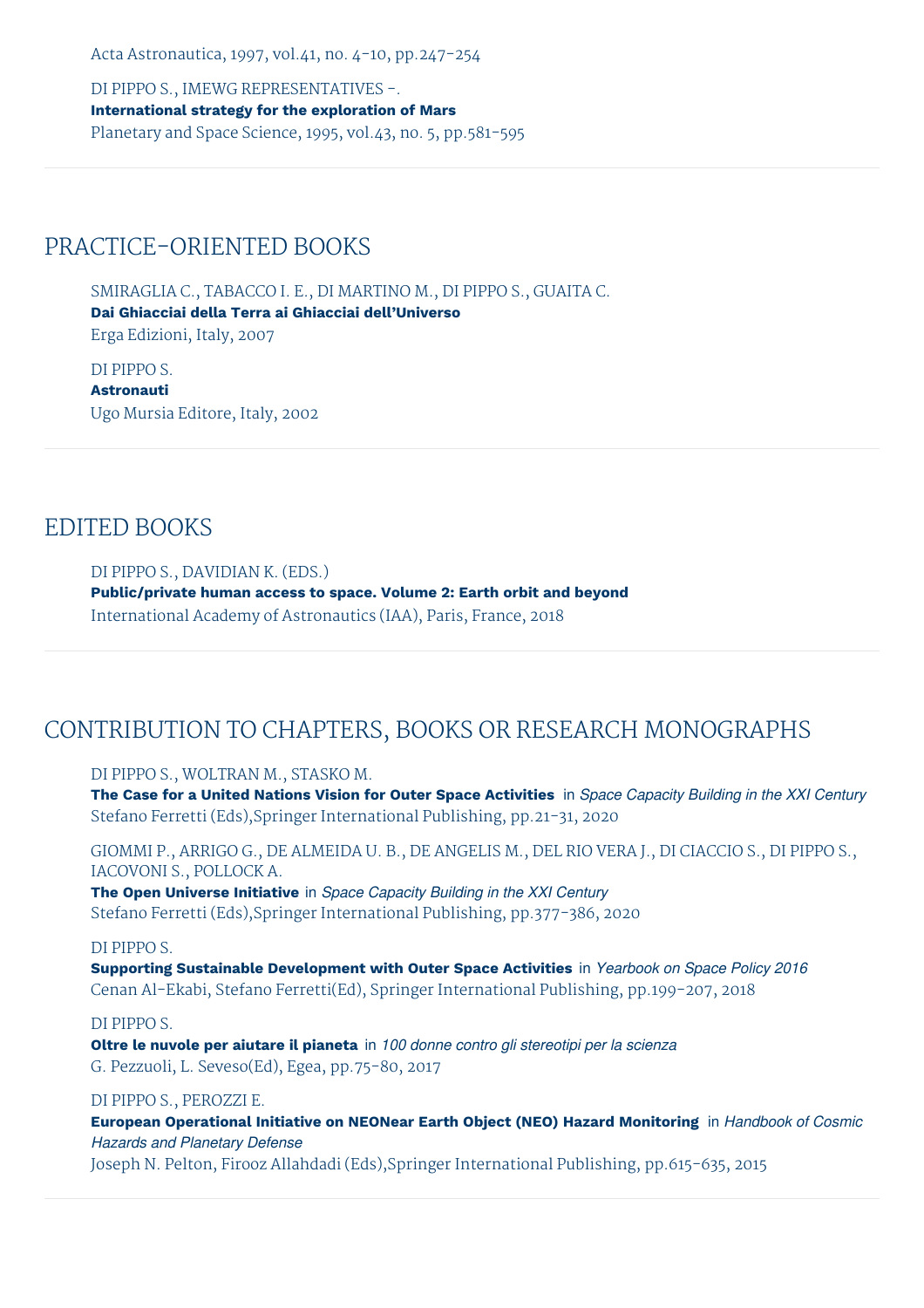### INTERVIEW ARTICLES

#### DI PIPPO S.

**Space provides the required magnitude of perspectives. It unites us towards common goals** 2018, Journal of International Affairs

### **OTHER**

#### DI PIPPO S.

**Space as a driver for sustainable development** 2022, SDA Bocconi Insight - Podcast, Milano, Italy

#### PEROZZI E., DI PIPPO S.

**Parola di astronauta. Le nostre imprese nello spazio** 2019, Edizioni Lapis, Roma, Italy

HUNTRESS JR. W. T., DI PIPPO S. **La lunga strada verso Marte** 2005, Le Scienze, Italy

BRACCIAFERRI S., DI PIPPO S., CEGLIA E., ANNICIELLO L., FORTEZZA R.

**The Italian Space Agency (ASI) participation in the ISS 4S Taxi Flight mission "Marco Polo"**

2002, European Low Gravity Research Association - ELGRA Newsletter

#### DI PIPPO S.

#### **Mars 2003 and Beyond: Drilling the Surface**

1999, Bulletin of the American Astronomical Society (BAAS)

DI PIPPO S., LONGO F., BARBIELLINI G., BUDINI G., PREST M., VACCHI A., CARAVEO P., MEREGHETTI S., PEROTTI F., TAFANI M., VERCELLONE S., COSTA E., COCCO V., MORSELLI A., PICOZZA P., DI COCCO G., LABANTI C., PELLIZZONI A.

#### **GRB studies with AGILE**

1999, Bulletin of the American Astronomical Society (BAAS)

VERCELLONE S., CARAVEO P., MEREGHETTI S., PEROTTI F., TAVANI M., BARBIELLINI G., LONGO F., BUDINI G., PREST M., VACCHI A., MORSELLI A., PICOZZA P., COCCO V., COSTA E., DI COCCO G., LABANTI C., DI PIPPO S., PELLIZZONI A.

**The AGILE mission and gamma-ray emitting AGNs** 1999, Bulletin of the American Astronomical Society (BAAS)

MUGNUOLO R., DI PIPPO S., MAGNANI P. G., RE E. **SPIDER: a manipulation system for payload servicing** 1997, ESA Publication: "Preparing for the future"

#### DI PIPPO S.

**Beyond this world: Scientific missions of the European Space Agency – Book review**

1995, Planetary and Space Science

# PROCEEDINGS/PRESENTATIONS

DI PIPPO S., GADIMOVA S., WOLTRAN M.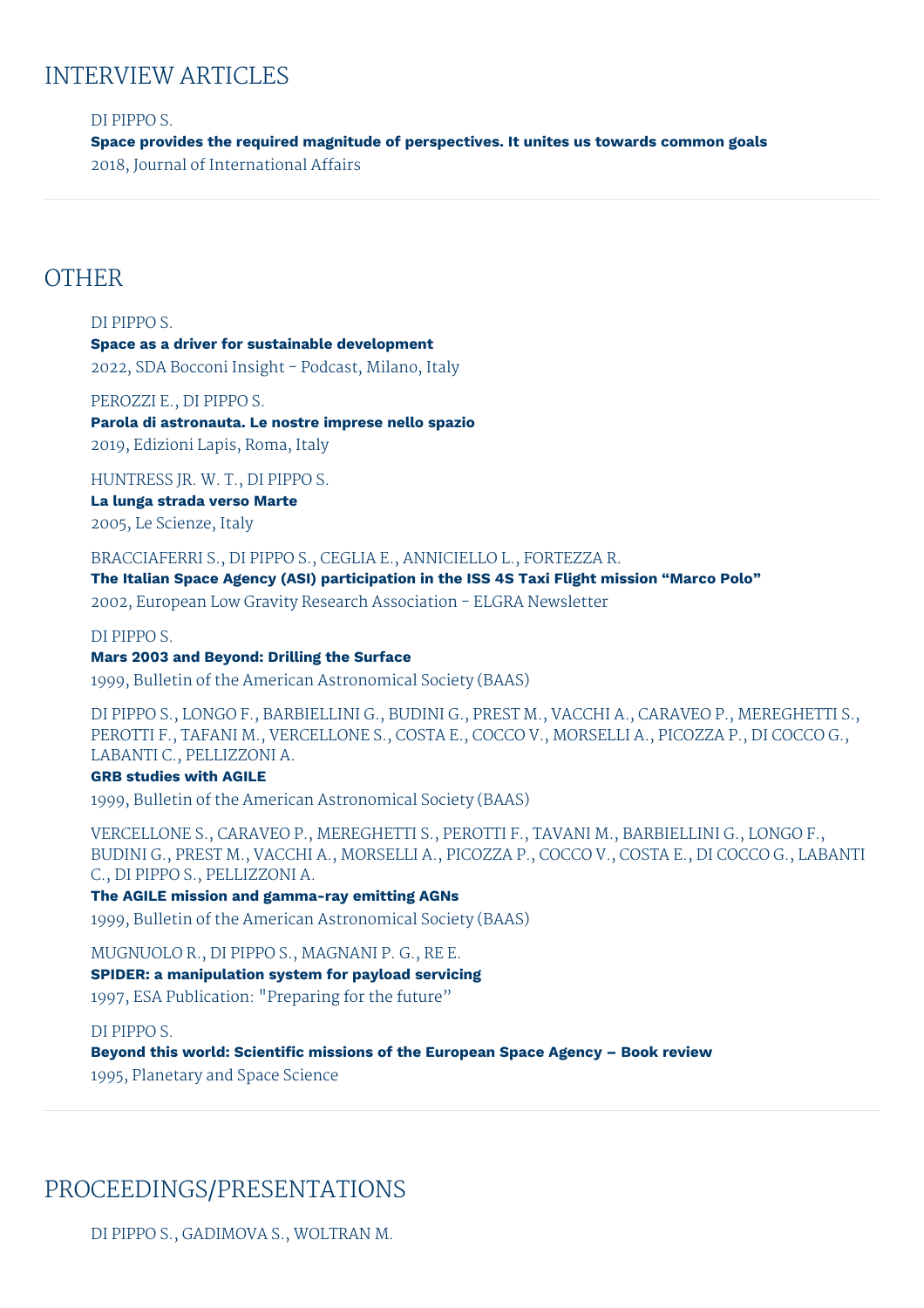#### **Four pillars to address the future of space**

*IAC 2016 Congress Proceedings, 67th International Astronautical Congress (IAC), 26–30 September, 2016, Guadalajara, Mexico*

#### DI PIPPO S., KOFLER R., WOLTRAN M.

#### **Global Space governance and the future of space**

*IAC 2016 Congress Proceedings, 67th International Astronautical Congress (IAC), 26–30 September, 2016, Guadalajara, Mexico*

#### BALOGH W., ST-PIERRE L., DI PIPPO S.

**The United Nations Office for Outer Space Affairs and its contributions to implement the 2030 agenda for sustainable development**

*IAC 2016 Congress Proceedings, 67th International Astronautical Congress (IAC), 26–30 September, 2016, Guadalajara, Mexico*

#### DI PIPPO S., DAVIDIAN K.

#### **An outline of the IAA study group 'public/private human access to space'**

*IAC 2013 Congress Proceedings, 64th International Astronautical Congress (IAC), 23-27 September, 2013, Beijing, China (PRC)*

#### DI PIPPO S.

#### **Experience with European Collaborative Space Projects**

*IAC 2012 Congress Proceedings, 63rd International Astronautical Congress (IAC), 1–5 October, 2012, Naples, Italy*

#### DI PIPPO S., GREGORY F., SGOBBA T.

#### **Pursuing the advancement of space safety: the case of ISSF & IAASS**

*IAC 2012 Congress Proceedings, 63rd International Astronautical Congress (IAC), 1–5 October, 2012, Naples, Italy*

ESPINASSE S., CARPENTER J., FISACKERLY R., GARDINI B., HOUDOU B., DI PIPPO S., PRADIER A.

#### **Preparations for ESA's first Lunar Lander**

*LEAG Annual Meeting, 16-19 November, 2009, Houston, TX, United States of America*

#### CARPENTER J., HOUDOU B., FISACKERLY R., KOSCHNY D., PRADIER A., DI PIPPO S., GARDINI B.

#### **Future Lunar Exploration activities in ESA**

*EGU-European Geosciences Union General Assembly 2009 - April 19-24, 2009, Wien, Austria*

#### ESPINASSE S., DI PIPPO S.

#### **Italy's plans for Moon Exploration**

*The 9th ILEWG International Conference on Exploration and Utilisation of the Moon (ICEUM9-ILC2007), October 22-26, 2007, Sorrento, Italy*

ESPINASSE S., DI PIPPO S.

#### **Italy's vision for Moon Exploration**

*International Lunar Conference, July 23- 27, 2006, Beijing, China (PRC)*

#### DI PIPPO S.

#### **AMS on ISS. Construction of a particle physics detector on the International Space Station – Special Edition**

III International Conference on Particles and Fundamental Physics in Space, Space Part -06, 19-21 April2006, Beijing, *China (PRC)*

DI PIPPO S., FLAMINI E., LORENZONI L., OROSEI R., SEU R., SOMMA R. **SHARAD: SHAllow Radar: The Search for SubSurface Water Reservoir on Mars** *IGARSS03, July 21-25, 2003, Toulouse, France*

#### DI PIPPO S., BRACCIAFERRI F.

**Marco Polo: an Italian Mission scoring a lot of records**

*The World Space Congress, October 10-19, 2002, Houston, TX, United States of America*

STALIO R., SVELTO F., BONIFAZI C., D'AVERSA E., DI PIPPO S., MUSSO C., ZOFFOLI S., SALOTTI L.,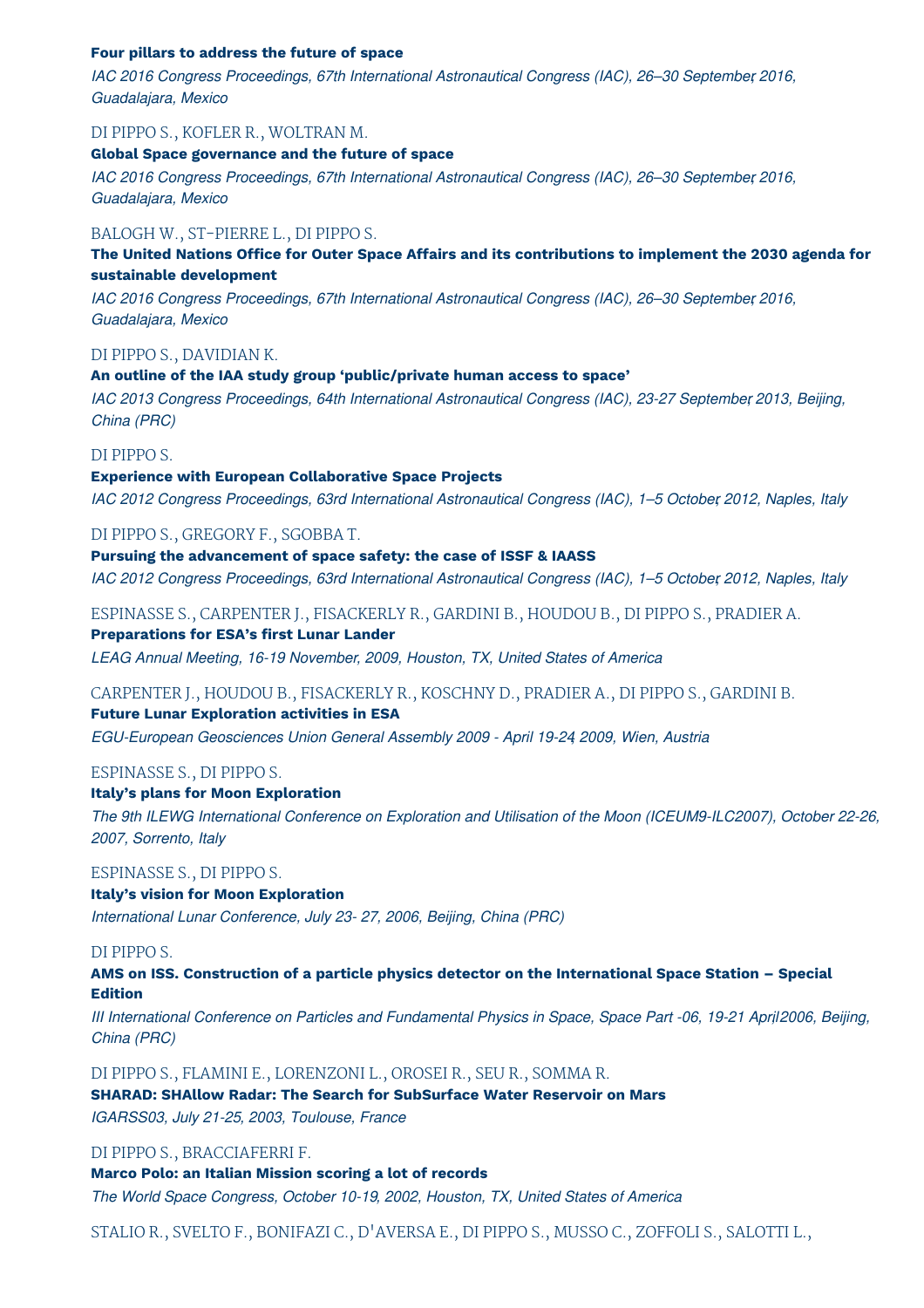#### BIGNAMI G. **Technological spin-offs of the PMST program of the Italian Space Agency (ASI)**

*2002 IEEE Aerospace Conference, March 9-16, 2002, Big Sky, Montana, United States of America*

MORSELLI A., BARBIELLINI G., BUDINI G., CARAVEO P., COCCO V., COSTA E., DI COCCO G., DI PIPPO S., LABANTI C., LONGO F., MEREGHETTI S., PELLIZZONI A., PEROTTI F., PICOZZA P., PREST M., TAVANI M., VERCELLONE S.

#### **The space gamma-ray observatory AGILE**

Proceedings of the 26th International Cosmic Ray Conference. - August 17-25 2000, Salt Lake City, Utah, United *States of America*

DI PIPPO S., MUGNUOLO R., BRACCIAFERRI F., WILLIAMS W., VISENTIN G., COLOMBINA G., POZZI E.

#### **Payload Tutor (PAT): a relocatable Payload Robot for ISS Internal Automation System**

Proceedings of the Second European Symposium on the Utilization of the International Space Station - November, 16-*18, 1998, Noordwijk, Netherlands (The)*

#### ACETI R., PUTZ P., VISENTIN G., DI PIPPO S., HIRZINGER G.

**Low Cost and Rapid Technology Assessment on the ISS: the ESA Technology Exposure Facility** *49th International Astronautical Congress (Paper IAF-98-J.5.05) – 28 September – 2 October, 1998, Melbourne, Australia*

#### DI PIPPO S.

#### **The ASI "Science Small Missions" Program**

*4th International Symposium on Small Satellites, Systems and Services – 14-18 September, 1998, Antibes, France*

WITTMANN K., FEUERBACHER B., ULAMEC S., ROSENBAUER H., BIBRING J. P., MOURA D., MUGNUOLO R., DI PIPPO S., SZEGO K., HAERENDEL G.

#### **ROSETTA Lander In Situ Characterization of a Comet Nucleus**

3rd IAA International Conference on Low-Cost Planetary Missions - 27 April-1 May, 1998, Pasadena, United States of *America*

#### DI PIPPO S., TORFS D., COLOMBINA G., DIDOT F., PUTZ P., LOSITO S.

#### **JERICO: a dextrous robot system for exposed payload manipulation on a space station**

*Proceedings of the International Symposium on Artificial Intelligence, Robotics and Automation in Space (i- SAIRAS '97), 14-16 July, 1997, Tokyo, Japan*

#### MUGNUOLO R., DI PIPPO S., MAGNANI P. G., RE E.

#### **The SPIDER manipulation system (SMS)**

*Proceedings of the International Symposium on Artificial Intelligence, Robotics and Automation in Space (i-SAIRAS '97), 14-16 July, 1997, Tokyo, Japan*

#### RUM G., DI PIPPO S.

#### **Italian Space Agency Views and Perspectives**

*Proceedings of the International Workshop on Innovations for Competitiveness, 19-21 March, 1997, Noordwijk, Netherlands (The)*

#### DI PIPPO S.

#### **ASI Space Automation and Robotics programs**

Applied Mechanics in the Americas, Vol. 4, pp. 466-469 - Proceedings Fifth Pan American Congress on Applied *Mechanics (PACAM V), January 2-4, 1997, San Juan, Puerto Rico, United States of America*

#### DIDOT S., DETTMANN J., ACETI R., DI PIPPO S.

#### **Autonomous Robotic Payload Servicing on MIR: the JERICO project**

*Proceedings of the 4th ESA workshop on Advanced Space Technologies for Robot Applications "ASTRA '96", November 6-7, 1996, Noordwijk, Netherlands (The)*

#### DI PIPPO S., COLOMBINA G.

#### **Robotics for the International Space Station**

*Proceedings of the 4th ESA workshop on Advanced Space Technologies for Robot Applications "ASTRA '96", November 6-7, 1996, Noordwijk, Netherlands (The)*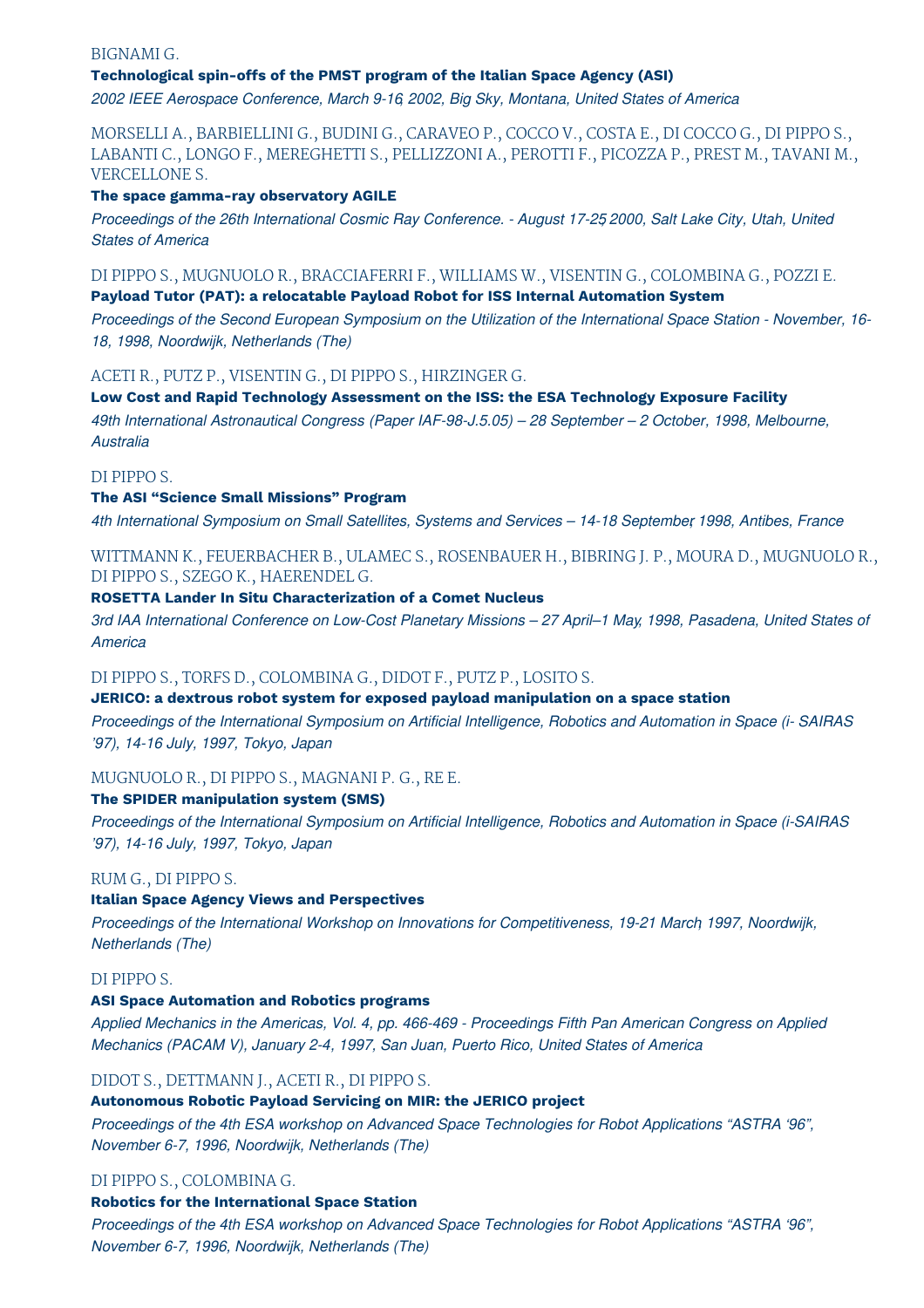#### DI PIPPO S.

#### **ASI's Space Automation and Robotics Programs: the second step**

*Proceedings of the 3rd International Symposium on Artificial Intelligence, Robotics and Automation for Space (i-SAIRAS '94), October 18-20, 1994, Pasadena, United States of America*

#### DI PIPPO S., PRENDIN W., GASPARONI F.

**Planetary stations and Abyssal Benthic Laboratories: an Overview of Parallel Approaches for Long-Term Investigation in Extreme Environments**

*Proceedings of the 3rd International Symposium on Artificial Intelligence, Robotics and Automation for Space (i-SAIRAS '94), October 18-20, 1994, Pasadena, United States of America*

#### DI PIPPO S., BARRACO I.

#### **New perspectives for the SPIDER project**

*Proceedings of the IARP (International Advanced Robotics Programme) second workshop of Robotics in Space, July 6-8, 1994, Montreal, Canada*

#### DI PIPPO S., ET AL. -.

#### **A sensor testing Laboratory for Space Robotics: a distributed approach to future European A/R Programs**

*Proceedings of the 3rd ESA workshop on Advanced Space Technologies for Robot Applications "ASTRA 94", 27-28 April, 1994, Noordwijk, Netherlands (The)*

#### DI PIPPO S., ET AL. -.

#### **SPIDER manipulation system: design and development**

*Proceedings of the Artificial Intelligence, Robotics and Automation in Space symposium, September 1992, Toulouse, France*

#### DI PIPPO S.

#### **The strategic role of Automation and Robotics for Columbus Utilization**

*Proceedings of the European "International Space Year" Conference, 30 March-4 Apri,l 1992, Munich, Germany*

#### DI PIPPO S.

#### **ASI's Space Automation & Robotics Programs**

*Proceedings of the IARP (International Advanced Robotics Programme) first workshop on Robotics in Space, 17-18 June, 1991, Pisa, Italy*

#### DI PIPPO S.

#### **ASI's Space Programs**

*Proceedings of the International Symposium on Artificial Intelligence, Robotics and Automation in Space, 18-20 November, 1990, Kobe, Japan*

#### PRENDIN W., TERRIBILE A., DI PIPPO S.

**Telerobotics: a key area for possible technology transfer from underwater to space** *Proceedings of the Space & Sea Colloquium, 24- 26 September, 1990, Paris, France*

#### DI PIPPO S., MAGNANI P. G., PRENDIN W., TERRIBILE A.

#### **The SPIDER robotic system**

*Second European In-orbit operations Technology Symposium, 12-14 September, 1989, Toulouse, France*

#### DI PIPPO S., GROSSI M., LORENZINI E.

#### **The use of SPIDER in conjunction with TSS**

3rd Tethers in Space/ Toward Flight International Conference, May 17-19, 1989, San Francisco, CA, United States of *America*

DI PIPPO S., PASQUARIELLO G., LABINI SYLOS G.

#### **Information management in an integrated space tele robot**

*NASA Conference on Space Telerobotics (Vol. 4 p. 157-166), January 31-February 2, 1989, Pasadena, United States of America*

DI PIPPO S., ET AL. -.

**Il Telerilevamento in Italia. Programmi ed attività dell'Agenzia Spaziale Italiana**